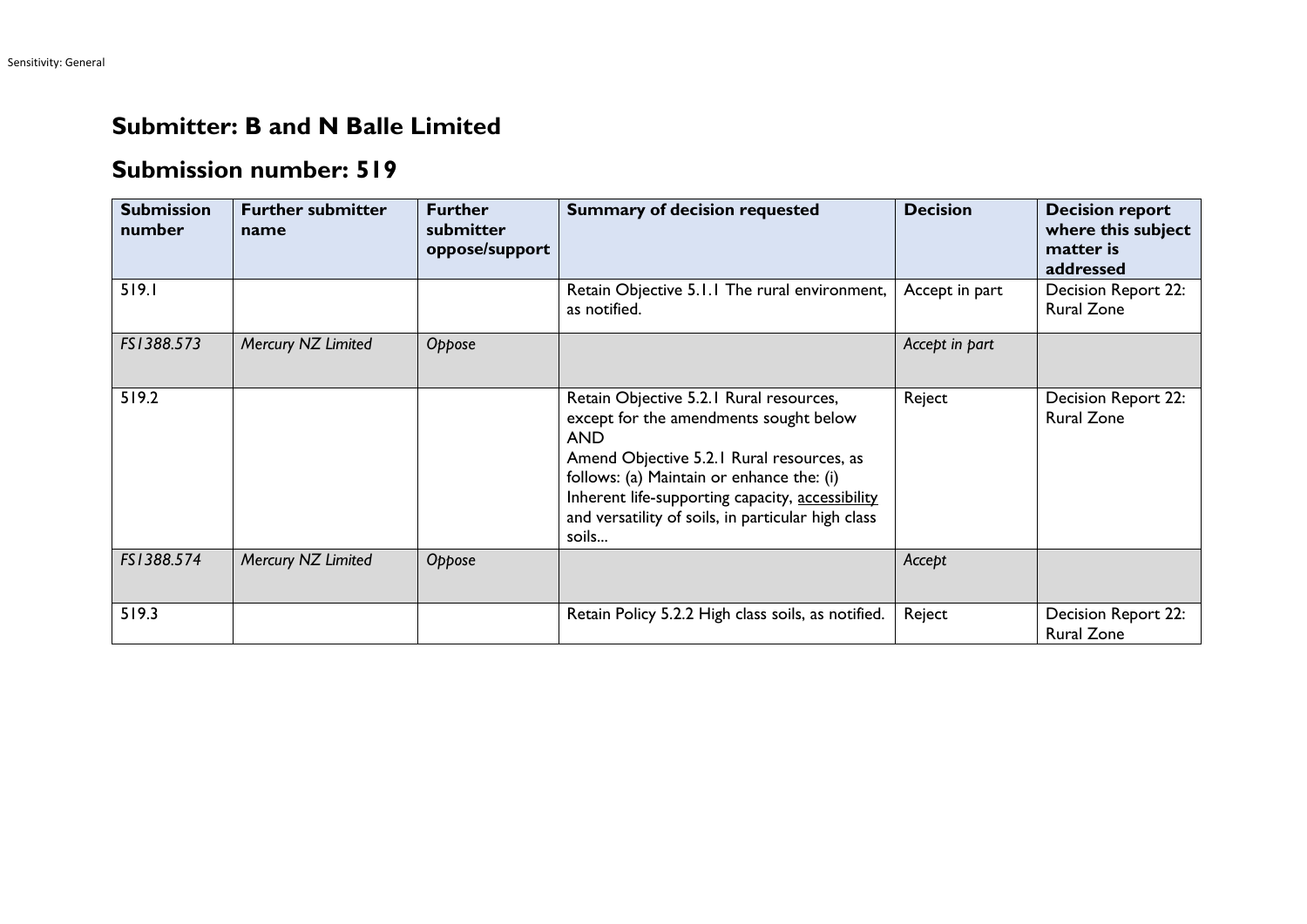| <b>Submission</b><br>number | <b>Further submitter</b><br>name | <b>Further</b><br>submitter<br>oppose/support | <b>Summary of decision requested</b>                                                                                                                                                                                                                                                                                                                                                                                                                | <b>Decision</b> | <b>Decision report</b><br>where this subject<br>matter is<br>addressed |
|-----------------------------|----------------------------------|-----------------------------------------------|-----------------------------------------------------------------------------------------------------------------------------------------------------------------------------------------------------------------------------------------------------------------------------------------------------------------------------------------------------------------------------------------------------------------------------------------------------|-----------------|------------------------------------------------------------------------|
| 519.4                       |                                  |                                               | Retain Objective 5.3.1 (a) Rural character and<br>amenity, except for the amendments sought<br>below<br><b>AND</b><br>Amend Objective 5.3.1(a) Rural character and<br>amenity, as follows: Rural character and<br>amenity are maintained while recognising the<br>localised character of different parts of the<br>District.                                                                                                                        | Accept in part  | Decision Report 22:<br><b>Rural Zone</b>                               |
| 519.5                       |                                  |                                               | Retain Rule 22.4.1.2(a)(i), (ii) and (iii) General<br>Subdivision, as notified.                                                                                                                                                                                                                                                                                                                                                                     | Accept in Part  | Decision Report 22:<br><b>Rural Zone</b>                               |
| FS1388.575                  | Mercury NZ Limited               | Oppose                                        |                                                                                                                                                                                                                                                                                                                                                                                                                                                     | Accept in Part  |                                                                        |
| 519.6                       |                                  |                                               | Retain Rule 22.4.1.2 General subdivision<br>except for the amendments sought below<br>AND Add a new discretionary activity to<br>Rule 22.4.1.2 General subdivision, as follows:<br>D1 (a) General subdivision around an existing<br>dwelling and associated curtilage that does<br>not comply with Rule 22.4.1.2. (iv) RD1. (b)<br>General subdivision around established rural<br>activities that does not comply with Rule<br>22.4.1.2. (iv) RD1. | Accept in Part  | <b>Decision Report 22:</b><br><b>Rural Zone</b>                        |
| FS1388.576                  | Mercury NZ Limited               | Oppose                                        |                                                                                                                                                                                                                                                                                                                                                                                                                                                     | Accept in Part  |                                                                        |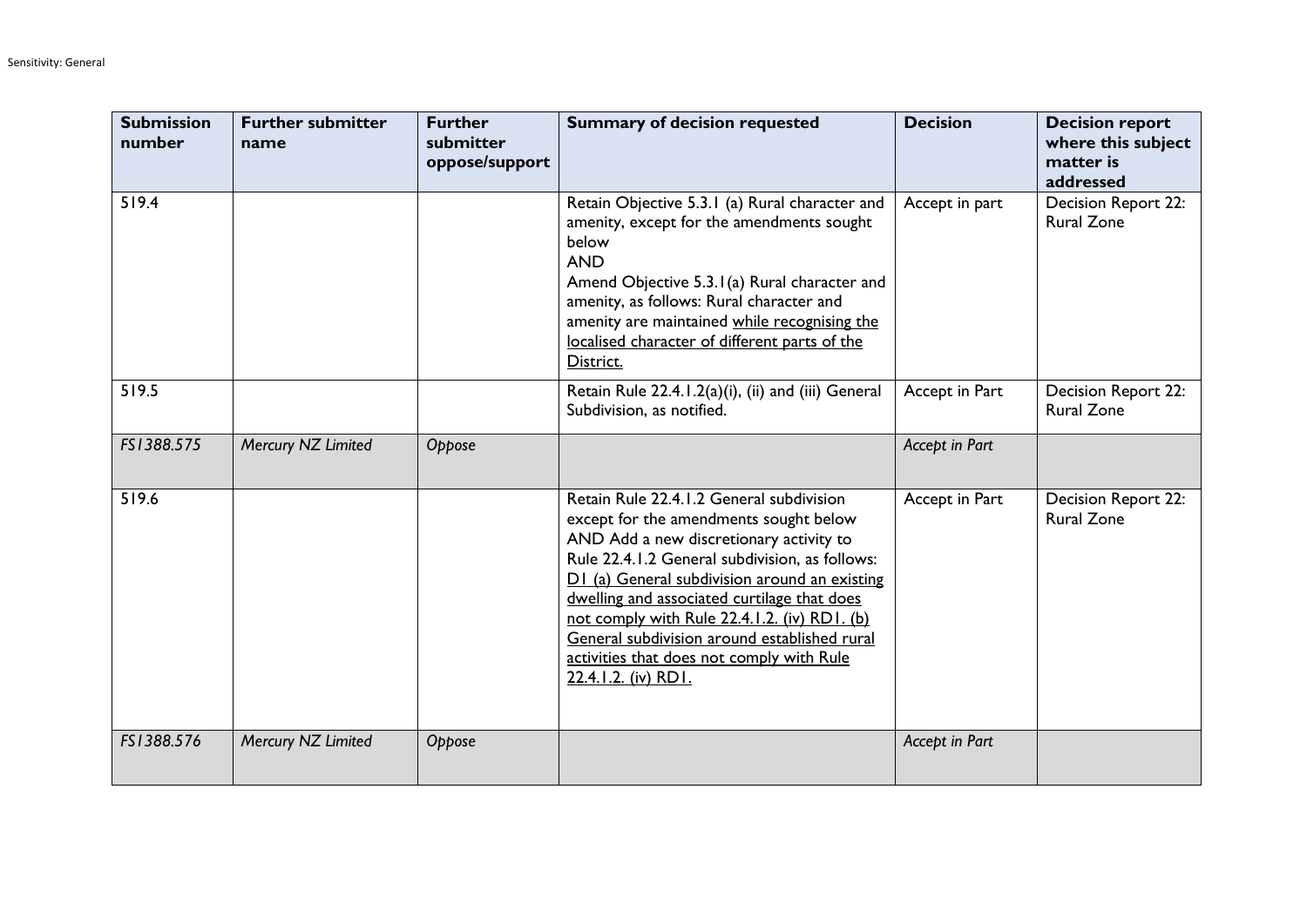| <b>Submission</b><br>number | <b>Further submitter</b><br>name | <b>Further</b><br>submitter<br>oppose/support | <b>Summary of decision requested</b>                                                                                                                                                                                                                   | <b>Decision</b> | <b>Decision report</b><br>where this subject<br>matter is<br>addressed |
|-----------------------------|----------------------------------|-----------------------------------------------|--------------------------------------------------------------------------------------------------------------------------------------------------------------------------------------------------------------------------------------------------------|-----------------|------------------------------------------------------------------------|
| 519.7                       |                                  |                                               | Delete Rule 22.4.1.2(a)(v) General Subdivision<br>(80/20 Rule);<br><b>AND</b><br>Add new matters of discretion to Rule<br>22.4.1.2(b) General subdivision, as follows:<br>(vi) Effects on rural productivity and<br>fragmentation of high class soils. | Accept in part  | Decision Report 22:<br><b>Rural Zone</b>                               |
| FS1388.577                  | Mercury NZ Limited               | Oppose                                        |                                                                                                                                                                                                                                                        | Accept in part  |                                                                        |
| 519.8                       |                                  |                                               | Retain Rule 22.4.1.2(a)(iv) General<br>subdivision.                                                                                                                                                                                                    | Accept in part  | <b>Decision Report 22:</b><br><b>Rural Zone</b>                        |
| FS1388.578                  | Mercury NZ Limited               | Oppose                                        |                                                                                                                                                                                                                                                        | Accept in part  |                                                                        |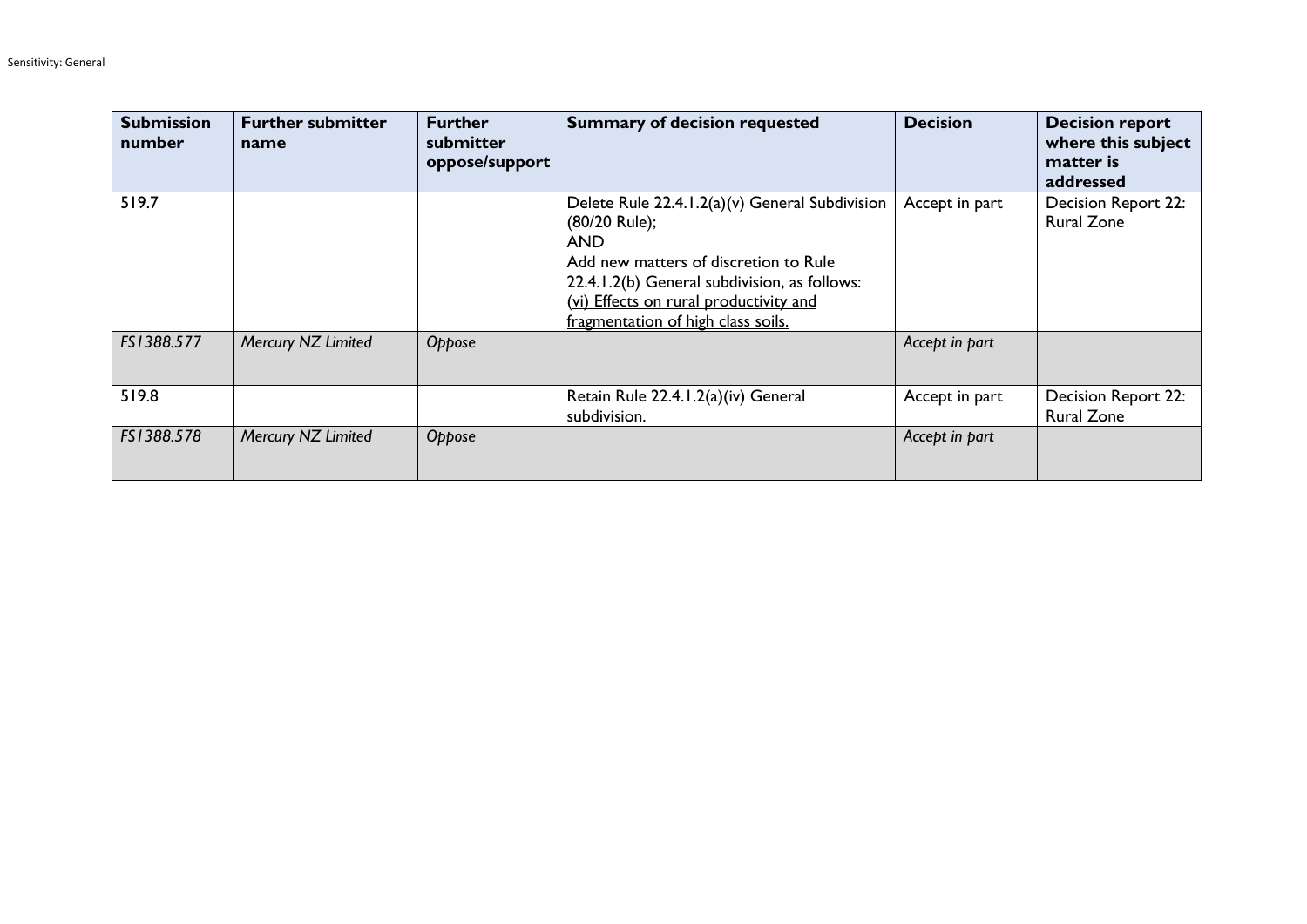| <b>Submission</b><br>number | <b>Further submitter</b><br>name | <b>Further</b><br>submitter<br>oppose/support | <b>Summary of decision requested</b>                                                                                                                                                                                                                                                                                                                                                                                                                                                                                                                                                                                                                                                                                                                                                                          | <b>Decision</b> | <b>Decision report</b><br>where this subject<br>matter is<br>addressed |
|-----------------------------|----------------------------------|-----------------------------------------------|---------------------------------------------------------------------------------------------------------------------------------------------------------------------------------------------------------------------------------------------------------------------------------------------------------------------------------------------------------------------------------------------------------------------------------------------------------------------------------------------------------------------------------------------------------------------------------------------------------------------------------------------------------------------------------------------------------------------------------------------------------------------------------------------------------------|-----------------|------------------------------------------------------------------------|
| 519.9                       |                                  |                                               | Retain Policy 5.3.8 Effects on rural character<br>and amenity from rural subdivision, except<br>for the amendments sought below<br><b>AND</b><br>Amend Policy 5.3.8 Effects on rural character<br>and amenity from rural subdivision, as<br>follows: (b) Ensure development does not<br>compromise the predominant open space,<br>character and amenity of rural areas.<br>(d)Rural hamlet subdivision and boundary<br>relocations ensure the following: (i)Protection<br>of rural land for productive purposes;<br>(ii) Maintenance of the localised rural<br>character and amenity of the surrounding<br>rural environment; (iii)Minimisation of<br>cumulative effects. (e)Subdivision, use and<br>development opportunities ensure that<br>localised rural character and amenity values<br>are maintained. | Accept in part  | Decision Report 22:<br><b>Rural Zone</b>                               |
| 519.10                      |                                  |                                               | Amend the activity status for Rules 22.4.1.1<br>PR1, PR2, PR3 and PR4 Prohibited subdivision<br>from prohibited activities to non-complying<br>activities.                                                                                                                                                                                                                                                                                                                                                                                                                                                                                                                                                                                                                                                    | Accept in part  | Decision Report 22:<br><b>Rural Zone</b>                               |
| FS1129.54                   | <b>Auckland Council</b>          | Oppose                                        |                                                                                                                                                                                                                                                                                                                                                                                                                                                                                                                                                                                                                                                                                                                                                                                                               | Accept in part  |                                                                        |
| FS1131.20                   | The Village Church Trust         | Support                                       |                                                                                                                                                                                                                                                                                                                                                                                                                                                                                                                                                                                                                                                                                                                                                                                                               | Accept in part  |                                                                        |